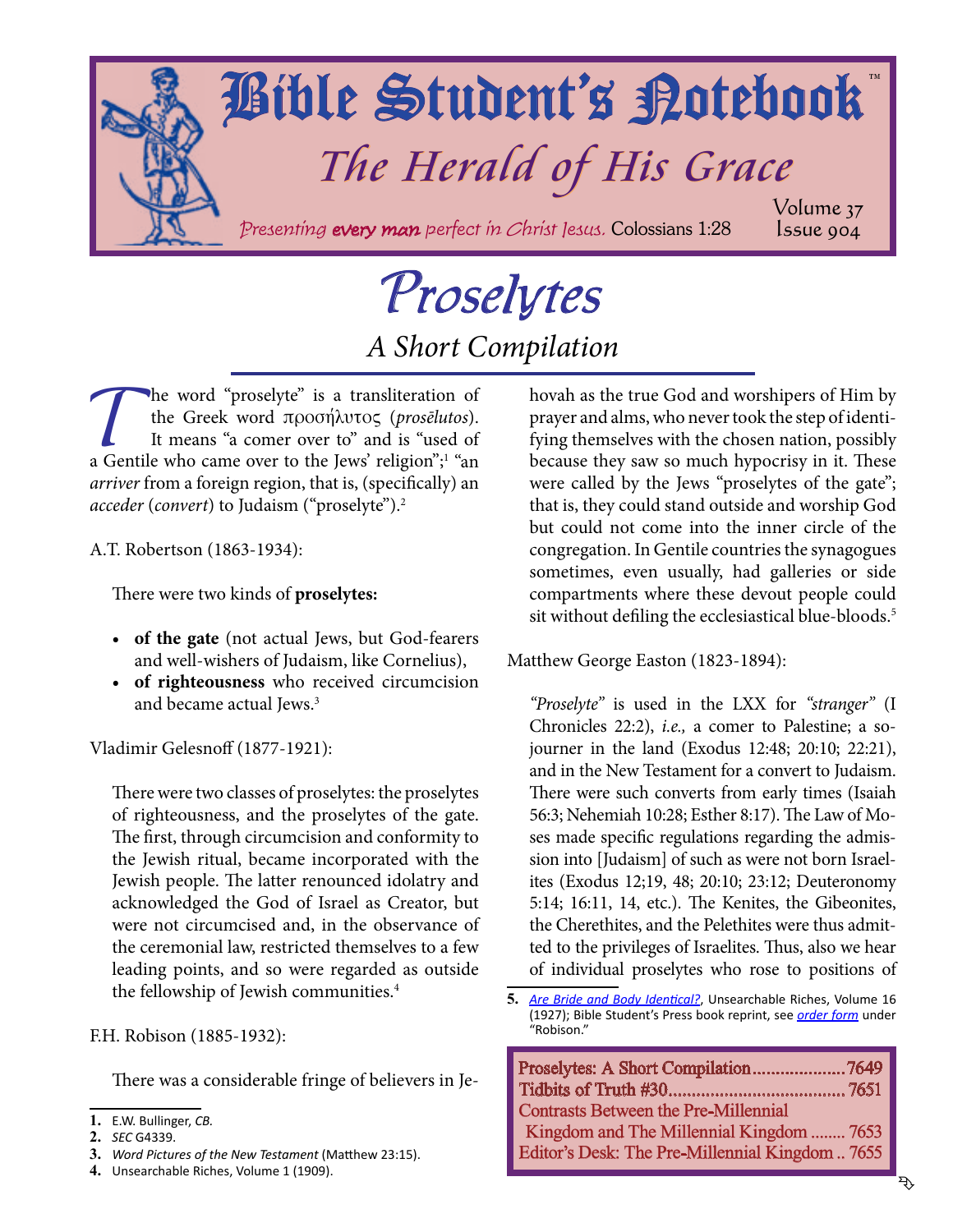<span id="page-1-0"></span>

prominence in Israel, as of Doeg the Edomite, Uriah the Hittite, Araunah the Jebusite, Zelek the Ammonite, Ithmah and Ebedmelech the Ethiopians.

In the time of Solomon there were 153,600 strangers in the land of Israel (I Chronicles 22:2; [II](http://www.biblestudytools.com/1-chronicles/2.html) Chronicles 2:17-18). And the prophets speak of the time as coming when the strangers shall share in all the privileges of Israel (Ezekiel 47:22; Isaiah 2:2; 11:10; 56:3-6; Micah 4:1). Accordingly, in New Testament times, we read of proselytes in the synagogues (Luke 7:5; Acts 10:2, 7; Acts 13:42- 43, 50; 17:4; 18:7). The "religious proselytes" here spoken of were proselytes of righteousness, as distinguished from proselytes of the gate.<sup>6</sup>

James Hilston:

**Proselytes of the Gate** were Gentiles who recognized their place in subordination to the Nation of Israel, and desired to worship God via the mediatorial agency of Israel. They were uncircumcised, and were required to obey only the laws set

**6.** *Illustrated Bible Dictionary* (1897).

Bible Student's Notebook™ Paul Our Guide – Christ Our Goal ISSN: 1936-9360 Volume 37, No. 904 – January 24, 2022

- This free
- $\bullet$  the ab
- the proce
- $\bullet\;$  the affirmation that God will save all through the death, burial and resurrection of Christ (I Timothy 2:3, 4; 4:10; Titus 2:11);
- 15:21);
- mans 2:16; 16:25; II Timothy 2:8; I Corinthians 15:1-4; Acts 13-28;<br>the "*pi*
- the "preaching of Jesus Christ, according to the revelation of the mystery, which was kept secret in ages past" (Romans 16:25);
- • the epistles of the present Secret Administration being Ephe-
- true freedom and liberty apart from law (Galatians 5:1);
- 
- the org<br>the Se • the Secret Administration, being the operational revelation for
- today<br>the un • the unprophesied, Celestial hope and calling of the One Body
- (Colossi)<br>the dist • the distinct message and ministry of Paul, the apostle to the nations<br>the im
- • the importance of receiving all whom Christ has received (Ro $mans$ <br>the re
- the recovery of rich Biblical truth that has too long remained hidden under the veils of traditionalism, prejudice, misunderstanding standing standing and fear the conditioneer of the conditioneer (Mark 7: 7, 13)
- • the completeness of the believer in Christ (Colossians 2:10), with: – total freedom from sins (Colossians 1:14);

forth in Acts 15.7

**Proselytes of Righteousness** were Gentiles who desired to become Jews. They were circumcised and submitted to all the ordinances of the Mosaic Law according to Exodus 12:48-49. … These Gentile converts to the God of Israel would then be assigned a tribe (Ezekiel 47:22-23).

In Acts 2:5, Luke makes reference to Jews who were dwelling at Jerusalem during the Pentecost observance. Later, he describes them as *"Jews and proselytes"* (:10) who were born Parthians, Medes, Elamites, Mesopotamians, Cappadocian, etc. (:8-11).<sup>8</sup> **bsn**

### **Topics:**

**Major:** Gentiles; Proselytes *Minor:* Israel

**8.** *TGF Topical Studies* (2000).

| Bible Student's Notebook™<br>Paul Our Guide – Christ Our Goal<br>ISSN: 1936-9360<br>Volume 37, No. 904 - January 24, 2022<br>Scripture education in a weekly format!<br>This free electronic publication is dedicated to:<br>• the absolute sovereignty and deity of God (Romans 11:36);<br>• the proclamation of the riches of God's abundant, exceeding<br>grace (Romans 5:20; 11:6; Ephesians 1:7);<br>• the affirmation that God will save all through the death, burial<br>and resurrection of Christ (I Timothy 2:3, 4; 4:10; Titus 2:11);<br>• the universality of death and resurrection (I Corinthians<br>$15:21$ :<br>• the unique gospel of Paul – which he calls "my gospel" (Ro-<br>mans 2:16; 16:25; II Timothy 2:8; I Corinthians 15:1-4; Acts<br>13-28; Acts 20:24);<br>• the "preaching of Jesus Christ, according to the revelation of the | - union in His death, burial and resurrection and ascended seat-<br>ed position among the celestials (Romans 6; Ephesians 2:6);<br>- adult sonship position (Ephesians 1:5).<br>This publication is the product of humble efforts of ordinary<br>men intended to stimulate the earnest study of Scripture. We<br>do not claim infallibility for the contents of this publication;<br>thus they are not meant to imply finality on any subject dis-<br>cussed, or that further research would not add further light<br>from the Word of God, God's storehouse of truth is inexhaust-<br>ible, so draw on its wealth by prayerful study. Our readers are<br>asked to be as the Bereans and search the Scriptures (Acts<br>17:10-11; I Thessalonians 5:21).<br>This publication is not connected with any "church," "de-<br>nomination," "movement," "organization," "mission," "creed,"<br>"meeting," "school," "conference" or "fellowship."<br>We are always open for discussion, but never for<br>disputation. - André Sneidar |
|--------------------------------------------------------------------------------------------------------------------------------------------------------------------------------------------------------------------------------------------------------------------------------------------------------------------------------------------------------------------------------------------------------------------------------------------------------------------------------------------------------------------------------------------------------------------------------------------------------------------------------------------------------------------------------------------------------------------------------------------------------------------------------------------------------------------------------------------------------------|---------------------------------------------------------------------------------------------------------------------------------------------------------------------------------------------------------------------------------------------------------------------------------------------------------------------------------------------------------------------------------------------------------------------------------------------------------------------------------------------------------------------------------------------------------------------------------------------------------------------------------------------------------------------------------------------------------------------------------------------------------------------------------------------------------------------------------------------------------------------------------------------------------------------------------------------------------------------------------------------------------------------------------|
| mystery, which was kept secret in ages past" (Romans 16:25);<br>• the epistles of the present Secret Administration being Ephe-<br>sians & Colossians (Ephesians 3:2, 9; Colossians 1:25);<br>• true freedom and liberty apart from law (Galatians 5:1);                                                                                                                                                                                                                                                                                                                                                                                                                                                                                                                                                                                                     | <b>Bible Student's Notebook™</b><br>PO Box 265, Windber, PA 15963                                                                                                                                                                                                                                                                                                                                                                                                                                                                                                                                                                                                                                                                                                                                                                                                                                                                                                                                                               |
| • the organic nature of the One Body (Ephesians 4:16);<br>• the Secret Administration, being the operational revelation for                                                                                                                                                                                                                                                                                                                                                                                                                                                                                                                                                                                                                                                                                                                                  | Office: (800) 784-6010 - Local: (814) 701-0063                                                                                                                                                                                                                                                                                                                                                                                                                                                                                                                                                                                                                                                                                                                                                                                                                                                                                                                                                                                  |
| today (Ephesians 3:9);                                                                                                                                                                                                                                                                                                                                                                                                                                                                                                                                                                                                                                                                                                                                                                                                                                       | bsn@studyshelf.com                                                                                                                                                                                                                                                                                                                                                                                                                                                                                                                                                                                                                                                                                                                                                                                                                                                                                                                                                                                                              |
| • the unprophesied, Celestial hope and calling of the One Body<br>(Colossians 3:4);<br>• the distinct message and ministry of Paul, the apostle to the<br>nations (Ephesians 3:1-3);<br>• the importance of receiving all whom Christ has received (Ro-                                                                                                                                                                                                                                                                                                                                                                                                                                                                                                                                                                                                      | Clyde L. Pilkington, Jr. - Editor<br>André Sneidar - Executive Editor<br>Associate Editors: J. Blake Botner, Mark Peters, Mark Vogt<br>Assistant Editors: James Fine, Gary Ingison                                                                                                                                                                                                                                                                                                                                                                                                                                                                                                                                                                                                                                                                                                                                                                                                                                              |
| mans 14-15);<br>• the recovery of rich Biblical truth that has too long remained                                                                                                                                                                                                                                                                                                                                                                                                                                                                                                                                                                                                                                                                                                                                                                             | Managers and Assistants                                                                                                                                                                                                                                                                                                                                                                                                                                                                                                                                                                                                                                                                                                                                                                                                                                                                                                                                                                                                         |
| hidden under the veils of traditionalism, prejudice, misunder-<br>standing and fear (Mark 7:7, 13);                                                                                                                                                                                                                                                                                                                                                                                                                                                                                                                                                                                                                                                                                                                                                          | Clyde L. Pilkington, III, Nathan H. Pilkington, Stephen Hill                                                                                                                                                                                                                                                                                                                                                                                                                                                                                                                                                                                                                                                                                                                                                                                                                                                                                                                                                                    |
| • the completeness of the believer in Christ (Colossians 2:10), with:                                                                                                                                                                                                                                                                                                                                                                                                                                                                                                                                                                                                                                                                                                                                                                                        | For definitions of abbreviations/acronyms, see the <b>online key</b> .                                                                                                                                                                                                                                                                                                                                                                                                                                                                                                                                                                                                                                                                                                                                                                                                                                                                                                                                                          |
| $-$ total freedom from sins (Colossians 1:14);                                                                                                                                                                                                                                                                                                                                                                                                                                                                                                                                                                                                                                                                                                                                                                                                               | Copyright © 1989-2022 Bible Student's Press <sup>™</sup>                                                                                                                                                                                                                                                                                                                                                                                                                                                                                                                                                                                                                                                                                                                                                                                                                                                                                                                                                                        |

**<sup>7.</sup>** [*Editor*:] Before Peter's experience with Cornelius, and Paul going to Jerusalem, the proselytes of the gates had no hope for the Kingdom. At some point Peter used his keys to the Kingdom the second time to open up a hope, even though it was a secondary position to the Proselytes of the Gate. Proselytes of righteousness who got circumcised and did all the law always had the same hope of regular Jews. – James Fine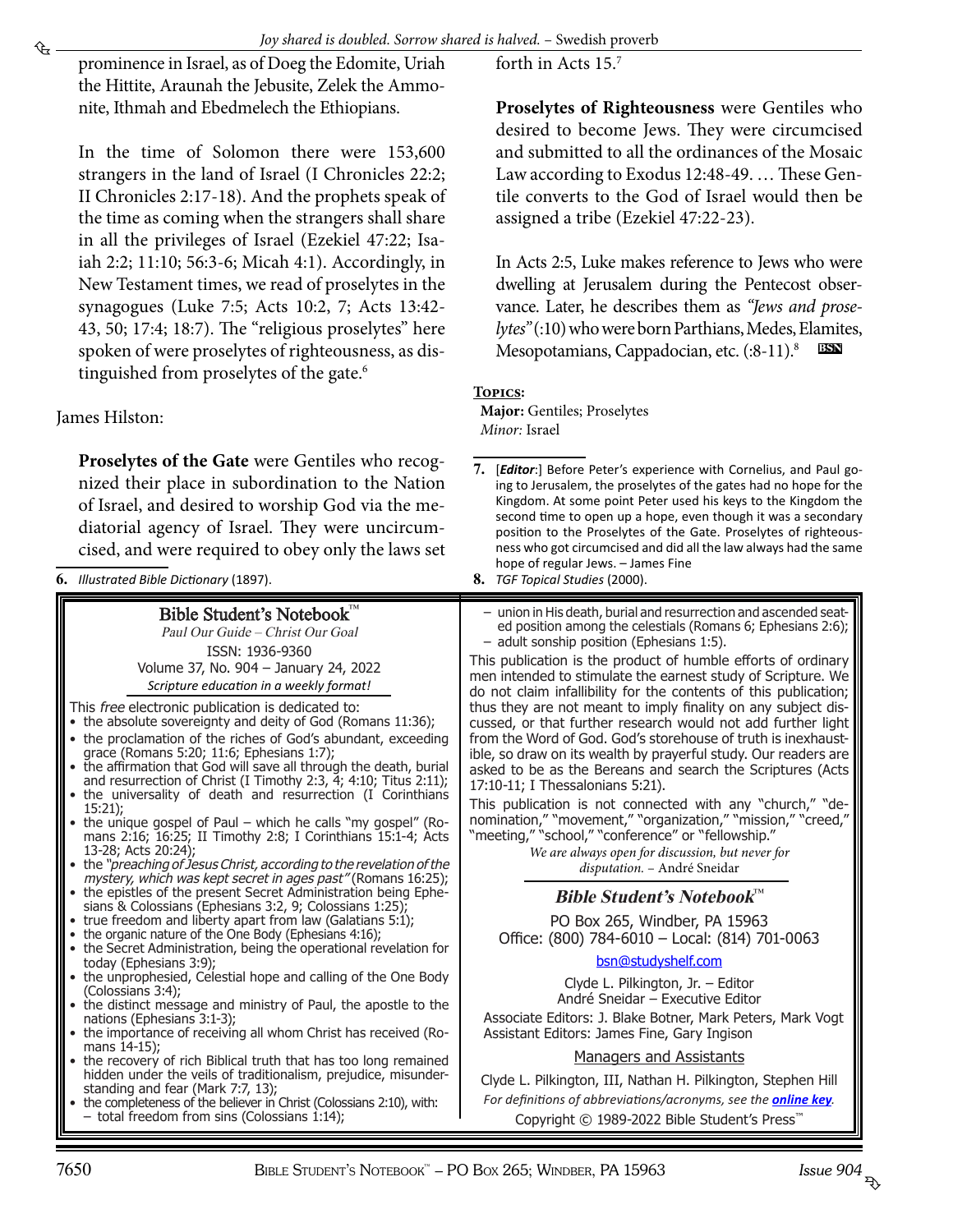<span id="page-2-0"></span>

### **The Distinction Between "Grace" and "The Dispensations of Grace"**

[*Edited excerpt*:] It is imagined by some that wherever we find God's grace, here we have the "*Dispensation of Grace*." It could well be that the word *"dispensation,"* a poor rendering of the Greek word *oikonomia*, has given credence to this concept, for God has never lacked grace; He has never failed to show grace. Grace has been part and parcel of all of His dealings as recorded in the Divine Book. Adam and Eve, Noah, Abraham – the very calling out of Israel as His agency for the preservation and propagation of His truth to the nations – all display grace.

*The Word was made flesh, and dwelt among us, (and we beheld His glory, the glory as of the only begotten of the Father,) full of grace and truth. … For the law was given by Moses, but grace and truth came by Jesus Christ* (John 1:14, 17).

Then in a special sense Christ was the living embodiment of the grace of God – even though His earthly ministry, prior to His death, was only to Israel. He is the grace of God in fulfillment of type and prophecy; He is the grace of God in redemption and justification; He is the grace of God in sanctification and sonship.

God has always been a gracious God: a God of Grace. This is not a characteristic He suddenly assumes after the close of the book of Acts period.

It is true, however, that after the book of Acts period He chooses to deal with His own upon this premise, that He would rule His own by grace and only grace: that Israel's laws and ordinances, that the edicts of the new Covenant, that none of these would infringe, set aside, impugn, or in any way take away or add to grace as the rule of His own. Grace must be the undergirding rule, the overriding law of this unique *Household*.

— Russell H. Schaefer (1919-1999) "Misconceptions About the Dispensations of Grace" *Scripture Research,* Volume 1, Number 8 (1964)

### **Before the Day of Christ Begins**

The great theme of *"the Day of Christ"* will be the Reign of the Lord Jesus Christ as the Sovereign of the Universe. Before that day becomes a reality, the Lord



*See [order form](http://studyshelf.com/orderform-studyshelf.pdf) under "Compilations."*

*The Man Christ Jesus: His Birth, Life, [Nature, Faith, Suffering and Glory \(A](http://www.studyshelf.com/jesus.htm#3332)  Comprehensive Compilation)*

This book contains 24 authors and 74 works spanning 130 years. Authors include: Arthur P. Adams (1845-1925), William W. Bentley, Jr., William Tucker Broad (1860-1923), Leon A. Bynoe (1895-1983), E.W. Bullinger (1837-1913), E.H. Clayton (1887-1972), John H. Essex (1907-1991), William B. Hallman (1903- 1985), Joseph Edwin Hartill (1909-1981), A.E. Knoch (1874-1965), Adlai Loudy (1893-1984), William Mealand (1873-1957), Clyde L. Pilkington, Jr., Frank Neil Pohorlak (1907-1988), André Sneidar, E. Al Stahl (1926-2011) and Charles H. Welch (1888-1967).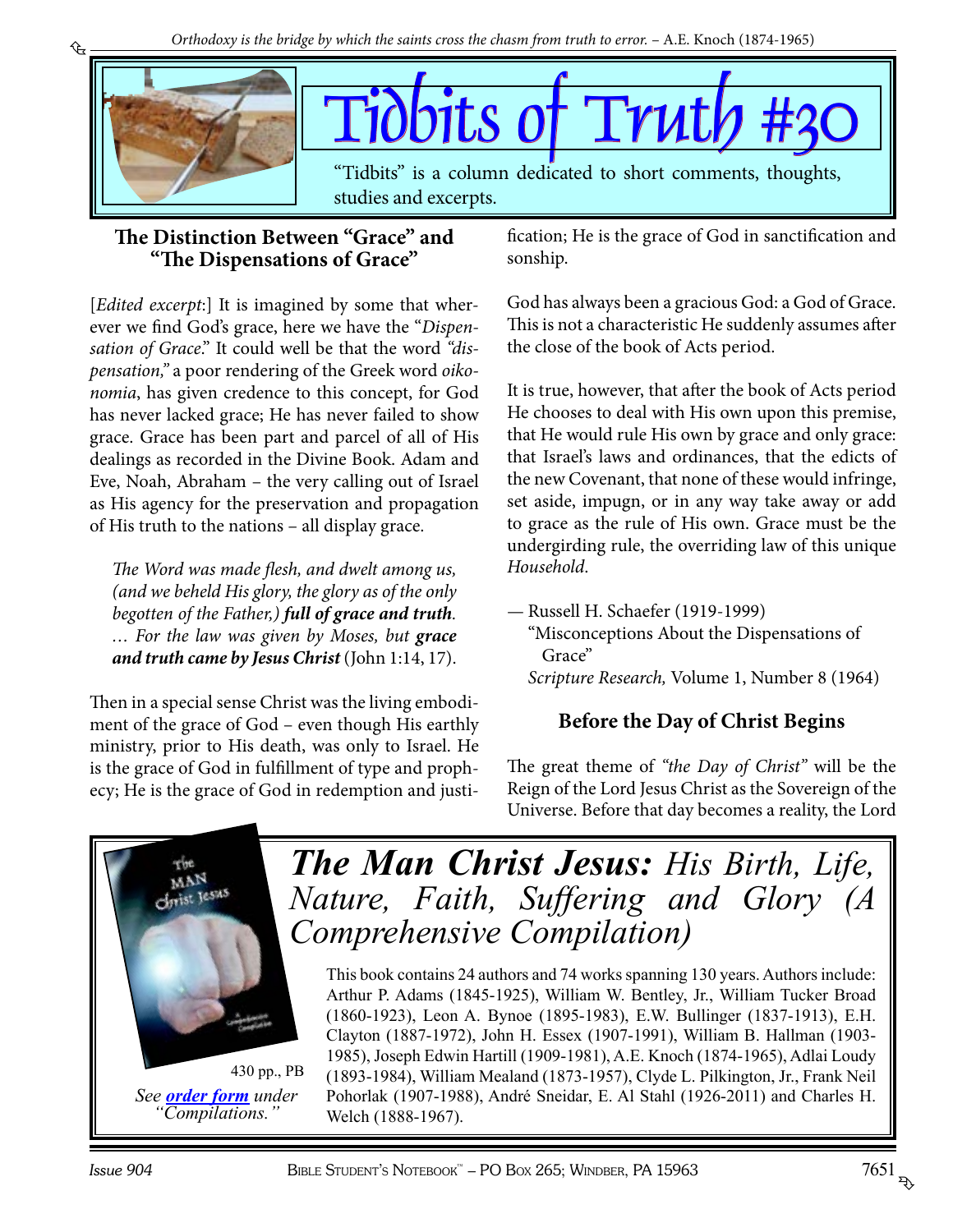*Graveyards are silent testimonies to the fact that death reigns.* – Tom L. Ballinger

<span id="page-3-0"></span>₠ Jesus will call His far-above-all ecclesia into session around the Heavenly throne of the Lord Jesus. *"The high calling of God in Christ Jesus"* is denominated as *"the Church, which is His Body, the fullness of Him that fills all in all"* (Ephesians 1:23).

We will be called to assemble before Christ begins to *"judge* [adjudicate] *the quick and the dead."* Members of the ecclesia over which Christ is the Head will be raised (Greek, *exanastasis*) from the dead prior to all others (Philippians 3:11) divinely transformed into immortal beings in the likeness of the glorious body of Christ Jesus Himself (:21).

We have been chosen to be the highest members of the Government of Jesus Christ. We will rank "*far above all*" of the Principalities, Powers, Mights and Dominions, and every name that is invoked not only in this age, but also in the age to come (Ephesians 1:21).

As the highest ranking members of His universewide Government, we are being trained to assume our finely tuned positions when His Government (Kingdom) becomes manifest. Therefore, we will be completely prepared to assume our stations of service.

This nucleus was called and chosen by Christ Jesus before the disruption of the world (Ephesians 1:4). We are currently unknown in, or by, this world. We are outsiders in the Christian world. We are *persona non grata*. We have no function now, except to walk worthy of our *"high calling"* (Ephesians 4:1-7).

— Tom L. Ballinger *Plainer Words*

### **The Freedom to Be Authentic**

*God has not given us the spirit of fear, but of love, and of power, and of a sound mind* (II Timothy 1:7).

Several translations say that God has not given us the *"spirit of cowardice,"* or as the Concordant and Diaglott render it, the *"spirit of timidity."*

We do not ever have to be embarrassed about who we are, about who God has made us, or about the journey that HE has us on. We can look anyone straight in the eye, without fear or shame, to tell them exactly who we are. We have the freedom to be authentic. We have only *"One Lord."*

God brings people in and out of our lives as He sees fit, and we need not fear anyone's opinion, acceptance, or judgment of us. As Paul so boldly declared, *"it is a very small thing that I should be judged of you"* (I Corinthians 4:3), or as the Concordant has it – *"it is the least trifle that I may be being examined by you."*

— Clyde L. Pilkington, Jr.

### **bsn**

### **Topics:**

**Major:** [*The Distinction Between "Grace" and "The Dispensations of Grace"*:] Grace; Dispensation of Grace [*Before the Day of Christ Begins*:] Day of Christ [*The Freedom to Be Authentic*:] Individualism, Judgment (Men's)



*[The Best of J.R. Miller,](http://www.studyshelf.com/miller.htm#9007) Vol. 2*

*by* — James Russell Miller (1840–1912)

Miller was a prolific author, born of Irish/Scottish descent to James Alexander Miller and Eleanor Creswell, near Frankfort Springs, Beaver County, PA. He was a graduate of Westminster College (New Wilmington, PA), and Allegheny Theological Seminary (Allegheny, PA). Miller pastored churches in New Wilmington, PA, Philadelphia, PA, and Rock Island, IL, and was the author of over 60 published books, as well as countless booklets and pamphlets. He also served as supervisor of over two dozen periodicals with a combined annual circulation of over 66 million copies at the time of his death. This is the second in a collected series of his best selected articles.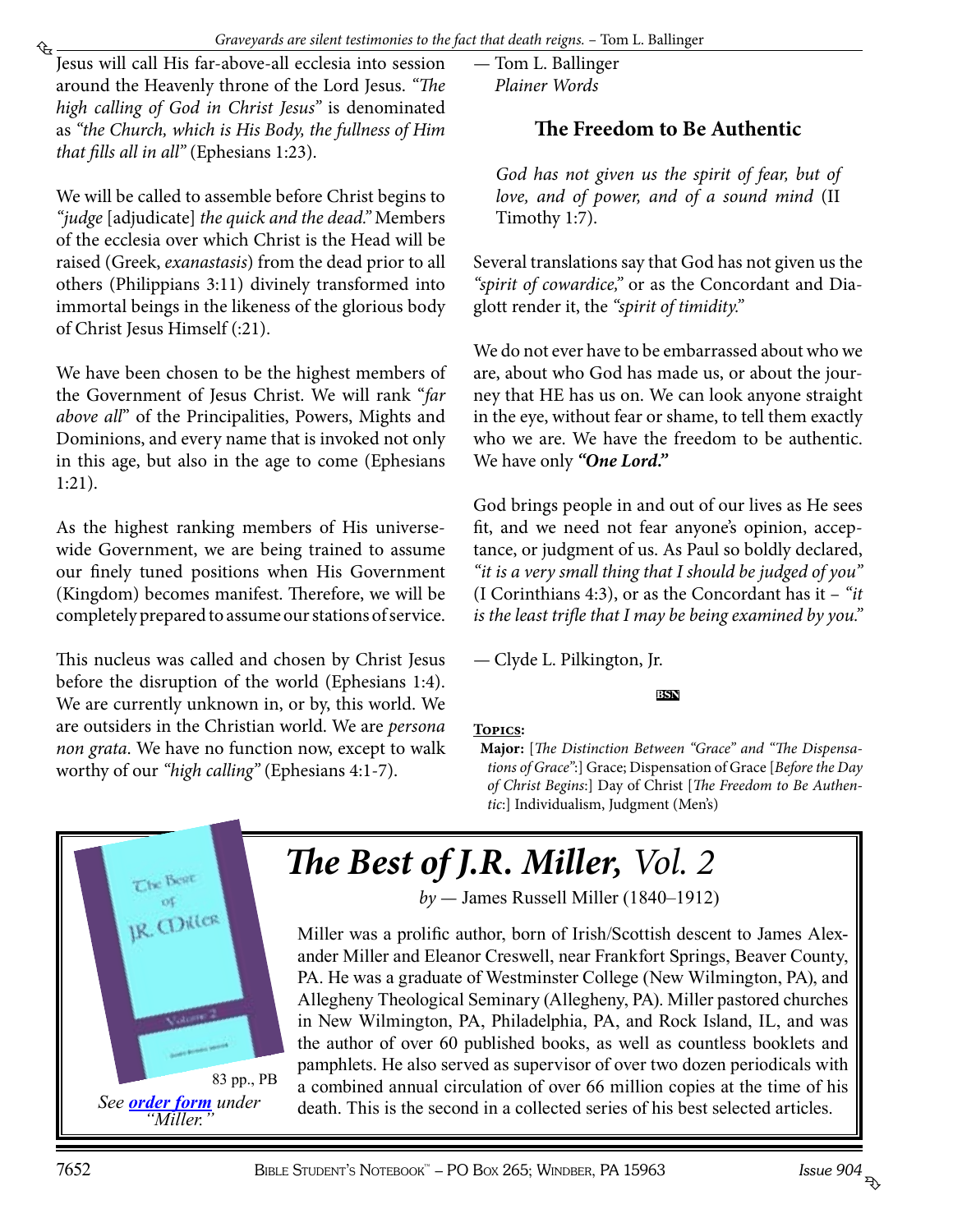# Contrasts Between the Pre-Millennial Kingdom and The Millennial Kingdom

*by –* Otis Q. Sellers (1901-1992)

The *"Kingdom of the Heavens,"* an-<br>nounced by John the Baptist and the<br>Lord Jesus Christ, is a divine state nounced by John the Baptist and the Lord Jesus Christ, is a divine state of government that covers a period of time, the exact length of which cannot be established from the Scriptures. That which we commonly call "The Millennium" is a succeeding divine state of government which is a thousand years in length. These two are not the same.

<span id="page-4-0"></span>₠

The *"Kingdom of the Heavens"* (Pre-Millennial Kingdom) is that divine government mediated by the Heavens. In our language we would call this Heavens' Government over the Earth.

There is nothing on Earth today that can be properly called the "*Kingdom of the Heavens*." The Heavens exercise no *manifest* sovereignty over mankind at the present time. They have no *apparent* voice in the affairs of mankind. The Heavens are now silent.

The "*Kingdom of the Heavens*" is the full manifestation of the order and rule of the Heavens which will be imposed upon the Earth in a coming day when God decrees that it shall be so. Then human government must give way to Heavens' Government.

In the study of Scripture the greatest possible confusion has been caused by making the "*Kingdom of the Heavens*" and the "Millennium Kingdom" to be one and the same. There is no reason for this since there are many contrasts between the two.

The Pre-Millennial *"Kingdom of the Heavens"* is the time of Christ's manifestation in the Heavens (*epiphaneia*, II Timothy 4:1). The Millennium Kingdom is the time of His personal presence (*parousia*, Matthew 24:3).

- • The Pre-Millennial *"Kingdom of the Heavens"* is based upon Christ's absence from the Earth and His presence in Heaven (John 14:12, 16:7, Luke 24:26). The Millennium Kingdom is based upon His personal presence upon the Earth and His absence from Heaven.
- • In the Pre-Millennial *"Kingdom of the Heavens"* Christ is ruling the Earth from Heaven (Micah 4:3, "*afar off*"). In the Millennium Kingdom He is governing upon the Earth.
- • The Pre-Millennial *"Kingdom of the Heavens"* precedes the *"Day of the Lord"* (Joel 2:28-31. The Millennium Kingdom is in the *"Day of the Lord"* (II

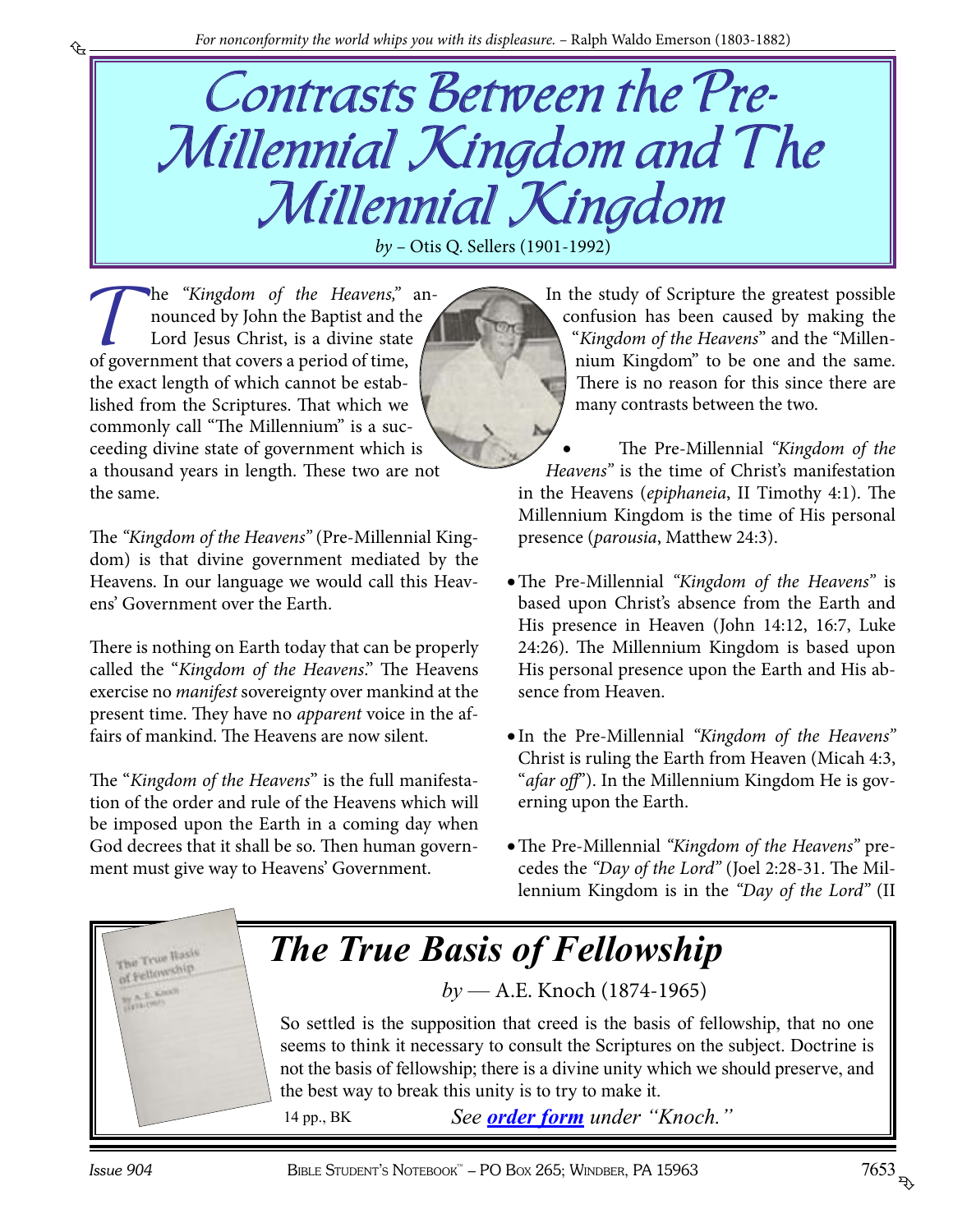<span id="page-5-0"></span>Peter 3:10, Revelation 1:10).

- • During the Pre-Millennial *"Kingdom of the Heavens"* the Adversary sows tares (*i.e*., sons of the wicked one) in the kingdom, after Christ has sown the good seed (*i.e*., sons of the kingdom; Matthew 13:24-30; 36-42). During the Millennium Kingdom Satan cannot do this for he is bound (Revelation 20:2).
- • During the Pre-Millennial *"Kingdom of the Heavens"* the wheat and the tares will be permitted to grow together (Matthew 13:29-30). During the Millennium Kingdom no such mixture of good and evil will be permitted.
- • The Pre-Millennial *"Kingdom of the Heavens"* is like leaven which a woman hid in three measures of meal (Matthew 13:33). The Millennium Kingdom cannot be likened to leaven.
- The Pre-Millennial *"Kingdom of the Heavens"* is like a treasure hidden in a field, which when a man finds he sells all of his possessions to purchase the field and possess the treasure (Matthew 13:44). There is nothing about the Millennium Kingdom that compares to this likeness. It is never hidden, and cannot be bought.
- • The Pre-Millennial *"Kingdom of the Heavens"* is like a merchantman seeking goodly pearls (Matthew 33:45-46). The Millennium Kingdom presents no such picture.
- • The Pre-Millennial *"Kingdom of the Heavens"* is like



### *A History and Philosophy of Marriage:*

*Polygamy and Monogamy Compared by* — James Campbell

(originally published in 1869) 142 pages, paperback

A reprint of the Christian Philanthropist James [Campbell's classic work originally published in](http://www.patriarchpublishinghouse.com/pphbooks.htm)  1869 in Boston, Massachusetts.

(*see [order form](http://studyshelf.com/orderform-studyshelf.pdf) under "Histories."*)

seed which when placed in the ground develops through stages such as the blade, the ear, the full grain in the ear, and the ripened grain (Mark 4:26, 29). The Millennium Kingdom does not begin and develop after this fashion.

- • The Pre-Millennial *"Kingdom of the Heavens"* is established after the salvation of God returns to Israel (Isaiah 42:1-4). The Millennium Kingdom will be established by one overwhelming and universal action by the Second Coming of Christ.
- The Pre-Millennial *"Kingdom of the Heavens"* does not come by observation (Luke 17:20). The Millennium Kingdom will come with the greatest display of power and glory the world has ever witnessed (Matthew 24:27-31).
- • The Pre-Millennial *"Kingdom of the Heavens"* is the *"Day of Christ."*<sup>1</sup> The Millennium Kingdom is the *"Day of the Lord."*
- • During the Pre-Millennial *"Kingdom of the Heavens"* rebellion comes when God loosens the merciful restraining influence which He has imposed upon mankind (II Thessalonians 2:7). The rebellion at the end of the Millennium Kingdom comes when the Adversary is loosed for a "little season."

The conclusion: the Pre-Millennial *"Kingdom of the Heavens"* is not the Millennium Kingdom. **bsn**

— *Special Full-Length Studies* #29 (*abridged & edited*)

### **Topics:**

**Major:** Kingdom; Kingdom of Heaven; Pre-Millennial Kingdom; Millennium *Minor:* ???

- *–* The Coming Kingdom: Some Fundamental Facts Concerning It, William Tucker Broad, *[Bible Student's Notebook](http://www.biblestudentsnotebook.com/bsn634.pdf)* #634;
- *–* Three Chronological Stages of the Prophetic "*Kingdom of God*" on the Earth, David R. Hettema, *[Bible Student's Notebook](http://www.biblestudentsnotebook.com/bsn745.pdf)* #745;
- *–* Four Great Days (With Special Emphasis on "*the Day of Christ*"), Tom L. Ballinger, *[Bible Student's Notebook](http://www.biblestudentsnotebook.com/bsn901.pdf)* #901.

**<sup>1.</sup>** [*Editor:*] God is always absolutely sovereign over the affairs of man. This truth is hidden from the perception of mankind during "*Man's Day*." But in the "*Day of Christ*" this absolute sovereignty will be made abundantly *manifest*. For more on this subject, see: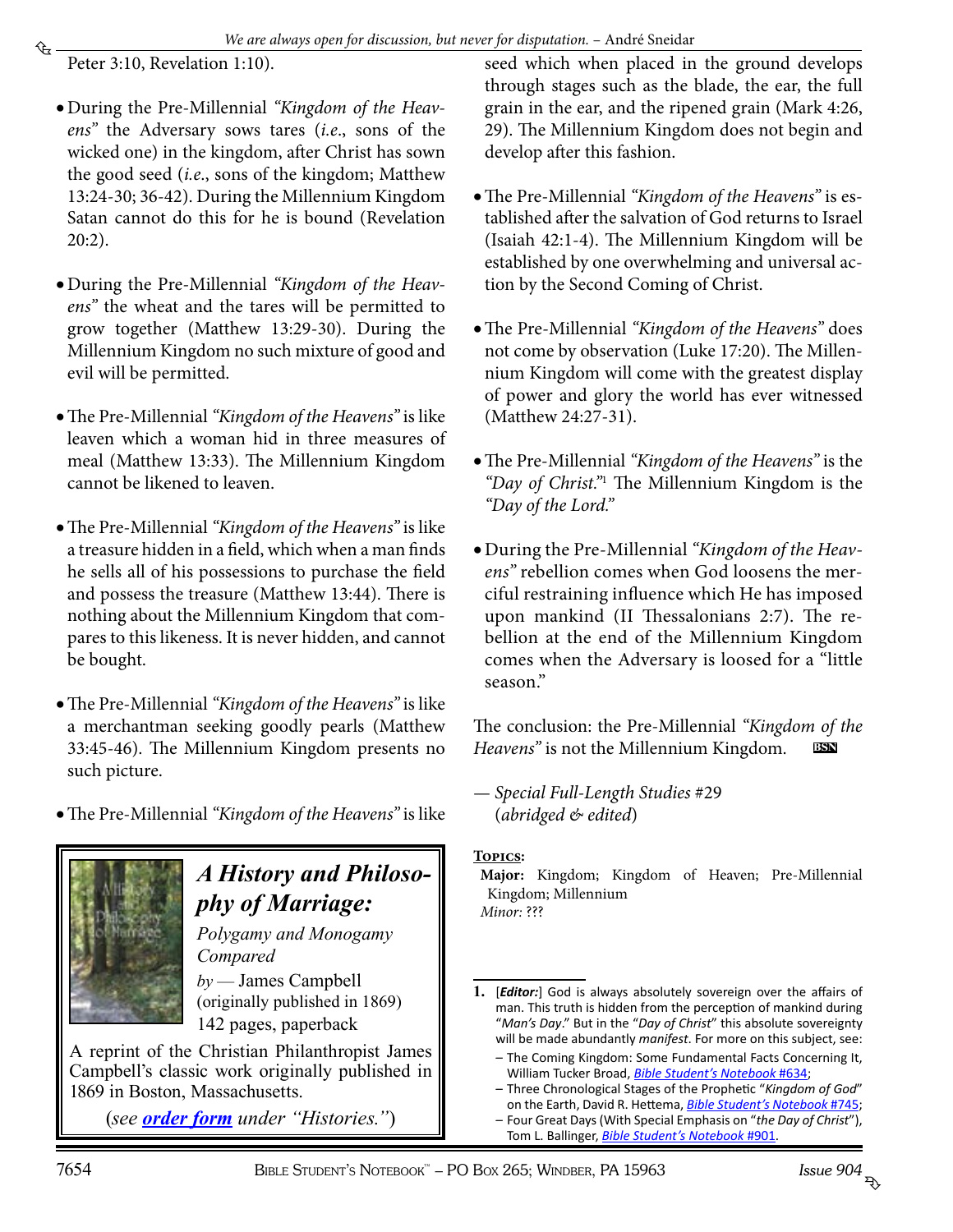<span id="page-6-0"></span>

## **The Pre-Millennial Kingdom**

While some profess to be prophetic experts, we grope – to some measure or another – in the darkness with our small light. If Peter, who struggled with understanding Paul's writings, thought that the *"word of prophecy"* was a *"light in a dark place,"* who are we to think that we have anything more?<sup>1</sup>

I was never really a big student of prophecy. Even prior to coming to see the significance of Paul's special ministry I was never drawn to the subject. Afterward it all seemed even less important for my attention on a personal level. I did however accept the traditional dispensational approach to eschatology,<sup>2</sup> all the while admitting that there were elements that

**1.** See:

- *–* A Light in a Dark Place, Cecil J. Blay, *[Bible Student's Notebook](http://www.biblestudentsnotebook.com/bsn219.pdf)* [#219](http://www.biblestudentsnotebook.com/bsn219.pdf);
- *–* Prophetic Speculation, Sir Isaac Newton, *[Bible Student's Note](http://www.biblestudentsnotebook.com/bsn506.pdf)book* [#506](http://www.biblestudentsnotebook.com/bsn506.pdf).
- **2.** After all, I had (and still do) have great respect for those who taught in detail this position. One such example is Sir Robert Anderson's *[The Coming Prince](http://www.studyshelf.com/AndersonBooks.htm#4112)* (see *[order form](http://studyshelf.com/orderform-studyshelf.pdf)* under "Anderson.")



seemed strained to me. But what dispensational alternative did I have?

Then along came the idea of a Pre-Millennial Kingdom. I was first introduced to this concept in the late 1980s through the writings of Otis Sellers. Over the years I would come across other authors who also espoused this model: Steedman, Ribbens, Ballinger, Hettema, McClain, Johnson, Hammond, etc. All of these men were extremely Pauline and were in some manner associated with either Welch or Knoch, allowing them to have some measure of respect with me.

However, this idea of a Pre-Millennial Kingdom was one that was hard for me to grasp. Needless to say, it was confusing to my prophetic paradigm. Over the years I kept returning to the subject thinking that they may have been on to something. Not until a few years ago was there some measure of real interest and comprehension.

I think we take for granted Christianity's many systems of eschatology, not realizing how complex they are. This is especially true for traditional dispensational eschatology. This is because it was laid out for us in some simplified, understandable way by someone in whom we had some measure of trust. I highly doubt that any one of us, simply by reading and studying the Scriptures all on our own, could dupli-

# **Our Blogs**

**blog:** Pronunciation: \'blog, 'bläg\ Function: noun

Etymology: short for Weblog: a Web site that contains an online personal journal with reflections, comments, and often hyperlinks provided by the writer; also: the contents of such a site.

— Webster's Dictionary

[Our themed blogs are a collection of "Goodies" based on a common theme. You are](http://www.studyshelf.com/ourblogs.htm)  welcome to subscribe to as many of these particular blogs as you have an interest.

### *Why Are We Blogging?*

- (1) It gives us the opportunity to specialize and personalize our message.
- (2) It allows interaction, as readers can post their own comments.
- (3) It increases results on search engines.

Stop by and check out our extensive list at:

*http://www.studyshelf.com/ourblogs.htm*